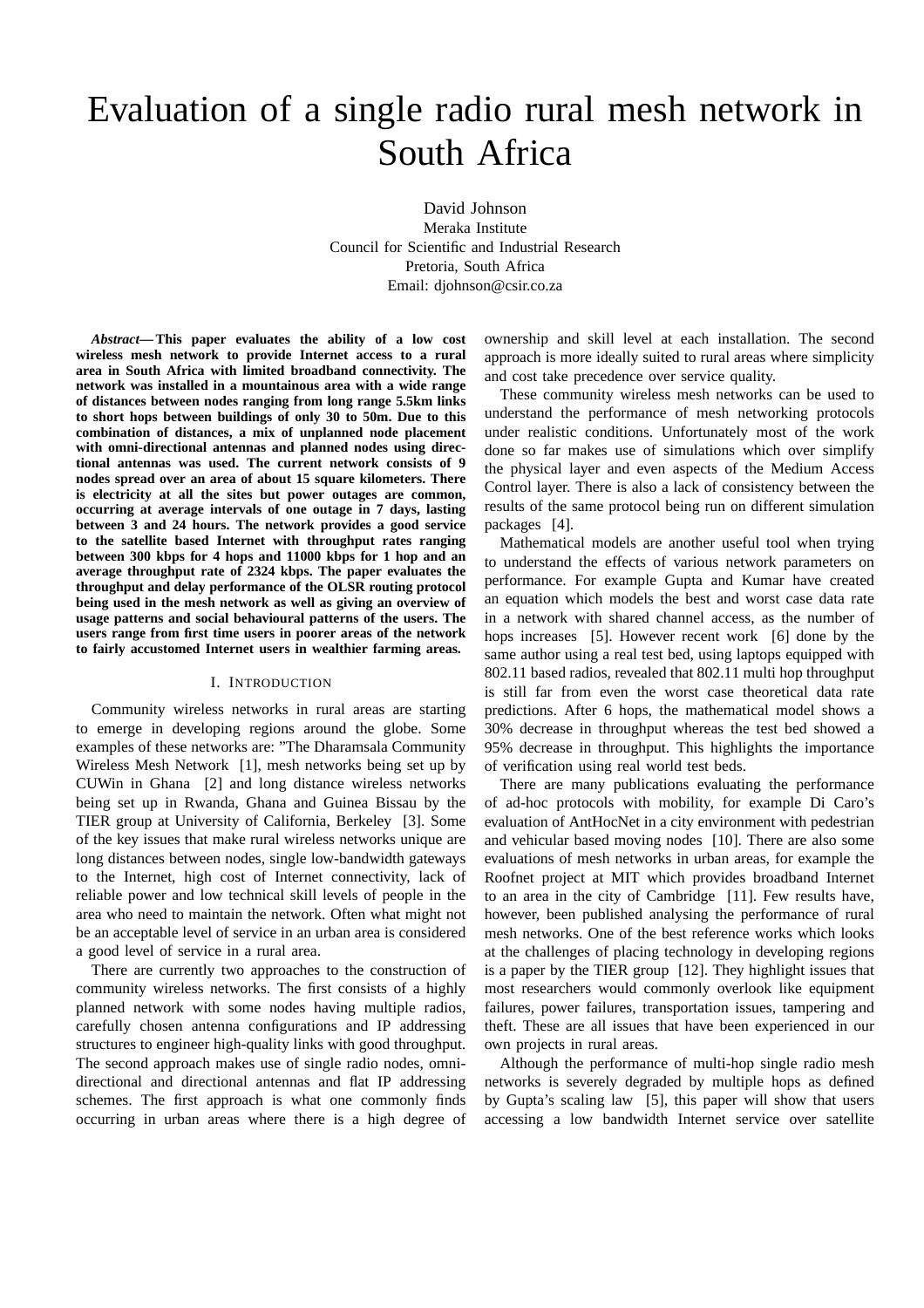in a rural area can get a satisfactory service even over 7 hops. Improvements to the 802.11 MAC protocols for mesh configurations are being implemented in the 802.11s mesh standard and some work is being done by the TIER group and others to improve performance when long distances are used [13]. The author has found, however, that the current 802.11b/g standard is still sufficient for small scale rural mesh networking.

This paper evaluates the performance of a simple single radio mesh network running the Optimized Link State Routing (OLSR) protocol [14] consisting of 9 nodes in a rural area of approximately 15 square kilometers in South Africa.

## II. BACKGROUND

This section will help provide some background to wireless mesh networking and the Optimized Link State Routing protocol that is discussed in the rest of the paper

#### *A. Ad-hoc networks*

An Ad hoc network is the cooperative engagement of a collection of wireless nodes without the required intervention of any centralized access point or existing infrastructure. Ad hoc networks have the key features of being self-forming, selfhealing and do not rely on the centralized services of any particular node. There is often confusion about the difference between a wireless ad-hoc network and a wireless mesh network (WMN).

A wireless ad-hoc network is a network in which client devices such as laptops, PDA's or sensors perform a routing function to forward data from themselves or for other nodes to form an arbitrary network topology. When these devices are mobile they form a class of networks known as a mobile ad-hoc network (MANET), where the wireless topology may change rapidly and unpredictably. Wireless sensor networks are a good example of a wireless ad-hoc network.

A wireless mesh network is characterized by: dedicated wireless routers which carry out the function of routing packets through the network, static or quasi-static nodes and client devices, without any routing functionality, connecting to the wireless routers. Broadband community wireless networks or municipal wireless networks are good examples of wireless mesh networks.

All these types of ad-hoc networks make use of ad-hoc networking routing protocols which are being standardized by the IETF MANET working group [15]. There is also work being done to standardize mesh networking in the 802.11s standard.

#### *B. The Optimized Link State Routing (OLSR)*

Pro-active or table-driven routing protocols maintain fresh lists of destinations and their routes by periodically distributing routing tables in the network. The advantage of these protocols is that a route to a particular destination is immediately available. The disadvantage is that unnecessary routing traffic is generated for routes that may never be used. Optimized Link State Routing (OLSR) is a popular pro-active routing protocol

that is used in the Peebles valley mesh network. It reduces the overhead of flooding link state information by requiring fewer nodes to forward routing information. Figure 1 shows how a broadcast from node X is only forwarded by its multi point relays. Multi point relays of node X are its neighbours such that each two-hop neighbour of X is a one-hop neighbour of at least one multi point relay of X. Each node transmits its neighbour list in periodic beacons, so that all nodes can know their 2-hop neighbours, in order to choose the multi point relays (MPRs).



Fig. 1. *OLSR routing protocol showing selection of MPRs*

## III. PEEBLES VALLEY MESH DESIGN

The Peebles valley mesh network is deployed over an area of about 15 square kilometers in a rural area near the Kruger National Park in South Africa. The network was built to explore a least cost 802.11 network to supply Internet connectivity, being supplied to an aids Clinic. This connects to surrounding schools, homes, farms and other clinic infrastructure through the mesh network. The Aids clinic, which is a non-governmental organisation (NGO) funded by a pharmaceutical company social grant, has brought hope to over 700 patients in the area over the 4 years it has been running. The VSAT Internet connectivity, which is provided free of charge by a sponsor, is usually underutilized every month, with clinic users only using approximately 60% of the available bandwidth each month.

The satellite link provides 2GB per month at a download rate of 256 kbps and an upload rate of 64 kbps. Once the 2GB capacity limit is reach the Internet connection is cut off until the beginning of the following month and no spare capacity can be carried over to the following month. This spare capacity is shared to users in the mesh network, free of charge but has to be carefully managed by a firewall to ensure that their usage does not effect the clinic's Internet availability.

Figure 2 is a map showing the Peebles valley mesh. The area is mountainous and line of site is not always easy to achieve unless you have some good elevation. For example no link is achievable between D and E due to the mountainous terrain. A valley runs down the centre of the map which divides wealthier farming land on the left from a poorer tribal community on the right. Line of sight is usually possible across the valley and links tend to zig-zag between elevated points on either side of this valley. The dotted lines between the installations show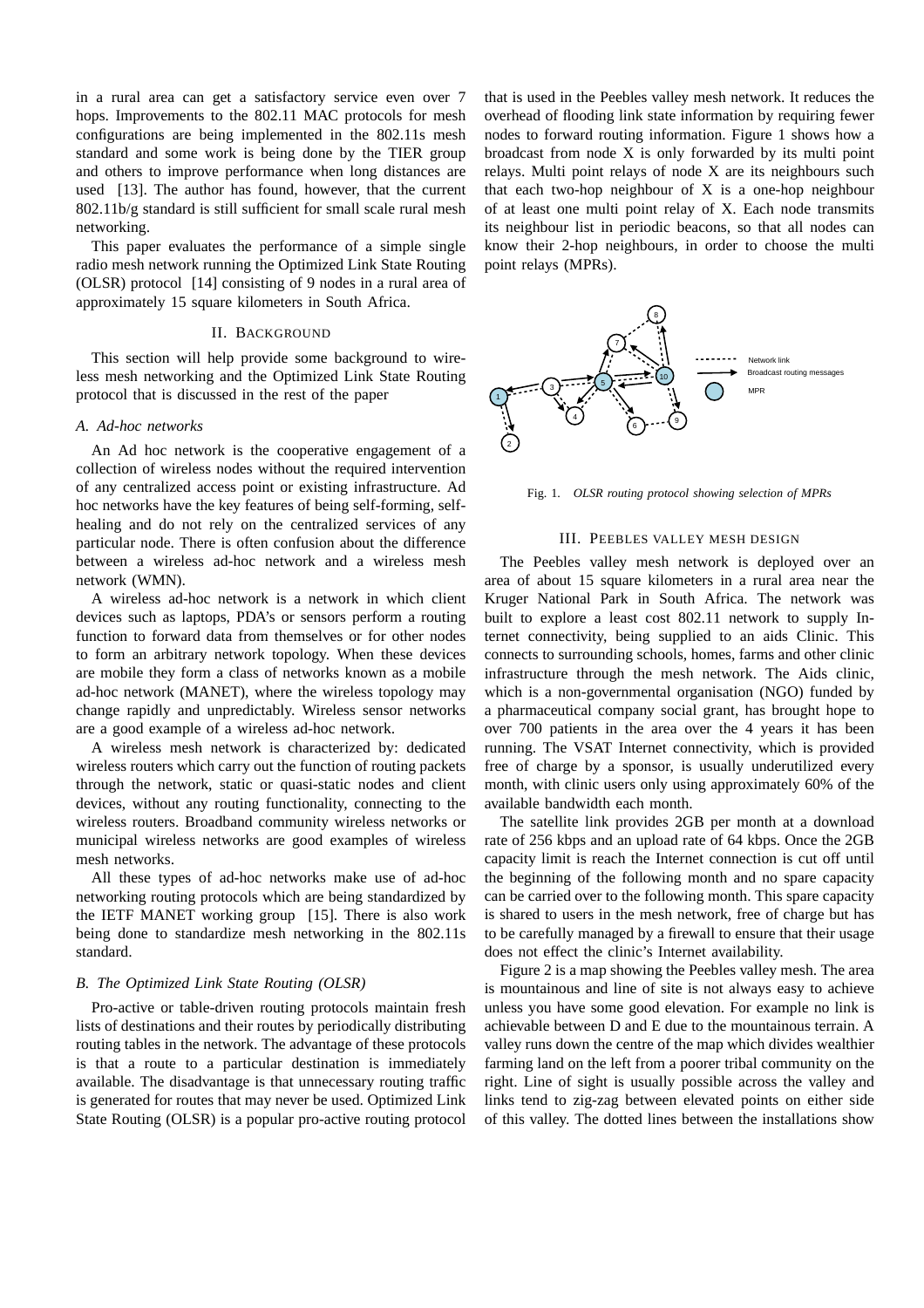#### TABLE I

the routes that the OLSR routing protocol has configured. A scale on the map is shown on the bottom left to give an idea of the distances involved.



Fig. 2. *A map of the Peebles valley mesh. Each solid dot represents a wireless node. An empty dot represents a close cluster of nodes shown in the circles. The area on the left is wealthy farm land and the area on the right is poorer tribal land.*

# *A. Hardware*

The key decision criteria when choosing hardware for the project was cost. The cheapest off the shelf items that were available at the time where the Linksys WRT54G wireless routers. These are single radio 802.11 b/g routers which are capable of being re-flashed with a completely new operating system. They have a 200MHz CPU on board and use flash based memory with no fans or other moving parts. These devices are designed for indoor use and the first issue was to re-package the electronics so that it can be mounted on an outside mast.

An open enclosure is shown in Figure 3 mounted on a house on one of the farms. Power was injected over the Ethernet cable using a Power over Ethernet (POE) injector device. This helped simplify the installation as only a single cable needed to be run between the outdoor unit and the power source and PC which are normally located in the same place. The type of outdoor antenna that was used depended on the range and radiation pattern needed to reach other nodes in the mesh. A Cantenna installation was also tested in the mesh at one of the house installations, this is also shown in Figure 3. Cantennas are low cost antennas which use tins cans as a waveguide to boost the antenna gain. Table I gives some detail about the features of each node which includes their antenna characteristics, whether they were indoor or outdoor nodes and the paths they typically use to get to the gateway node.

# *B. Software*

A standard Linksys WRT54G does not come with any mesh functionality. In order to turn the device into a mesh router, a new operating system and the mesh routing software

*Description of features of each mesh node. The node labels correspond with those on the map. The H column shows the number of hops to the Internet gateway, 'Path length to GW' column describes the total path distance along the OLSR selected route to the GW*

| N | Description           | Type    | Antenna        | Н              | Path            | <b>OLSR</b>  |
|---|-----------------------|---------|----------------|----------------|-----------------|--------------|
|   |                       |         |                |                | length          | Route to     |
|   |                       |         |                |                | to GW           | GW           |
| A | <b>ACTS</b><br>Clinic | Outdoor | 12dBi          | $\theta$       | 50 <sub>m</sub> |              |
|   | (GW)                  |         | Yagi           |                |                 |              |
| B | <b>ACTS</b> Accom-    | Indoor  | $2.14dB$ i     | 1              | 50 <sub>m</sub> | <b>BA</b>    |
|   | modation              |         | <b>Dipoles</b> |                |                 |              |
| C | <b>ACTS</b> Flats     | Outdoor | 8dBi           | 1              | 90 <sub>m</sub> | CA           |
|   |                       |         | Omni           |                |                 |              |
| D | <b>USAID</b> Farm     | Outdoor | 8dBi           | 1              | 620m            | DA           |
|   |                       |         | Flat           |                |                 |              |
|   |                       |         | Panel          |                |                 |              |
| E | Nut Farm              | Outdoor | 24dBi          | 3              | 7.66km          | <b>EGDA</b>  |
|   |                       |         | Grid           |                |                 |              |
| F | Nut Farm of-          | Indoor  | $2.14dB$ i     | 4              | 7.76km          | <b>FEGDA</b> |
|   | fice                  |         | Dipoles        |                |                 |              |
| G | <b>SAKHILE</b>        | Outdoor | 8dBi           | $\overline{c}$ | 3.02km          | <b>GDA</b>   |
|   | School                |         | Flat           |                |                 |              |
|   |                       |         | panel          |                |                 |              |
| H | Nurse Home            | Outdoor | Cantenna       | 3              | 3.33km          | <b>HGDA</b>  |
| L | <b>ACTS</b> Hospice   | Outdoor | 24dBi          | $\mathfrak{D}$ | 3.94km          | IDA          |
|   |                       |         | Grid           |                |                 |              |

needs to be installed on the unit. Freifunk, a group of open source wireless developers in Berlin, have developed a piece of firmware which packages a tiny version of Linux called OpenWRT, the OLSR routing protocol and some web based user interfaces. This firmware was used in the project with some modifications to enable remote traffic monitoring and bandwidth management.

## *C. Gateway*

The mesh node which acts as a gateway to the Internet needs to be able to control the amount of bandwidth each user on the mesh is allowed to use. To fulfil this function some byte counting functionality was installed on this node using some scripting and standard Linux iptables rules. Each user was allocated a set amount of bandwidth per month and once this was used up they needed to wait until the beginning of the following month before they could access the Internet again. The clinic agreed to make 400MB available to the mesh network and this was then shared between all 9 nodes in the mesh network, giving each user about 40 MB per month on average. A default route to the VSAT Internet link was advertised to the entire network using the OLSR protocol's dynamic gateway feature.

## *D. Costs*

To help quantify the low-cost nature of this network, two costs are considered: (a) Once-off hardware costs and (b) Internet connectivity costs. As explained earlier, this project made use of standard Linksys WRT54G wireless routers which were used for indoor installations and repackaged for outdoor installations. Prices that follow are given in US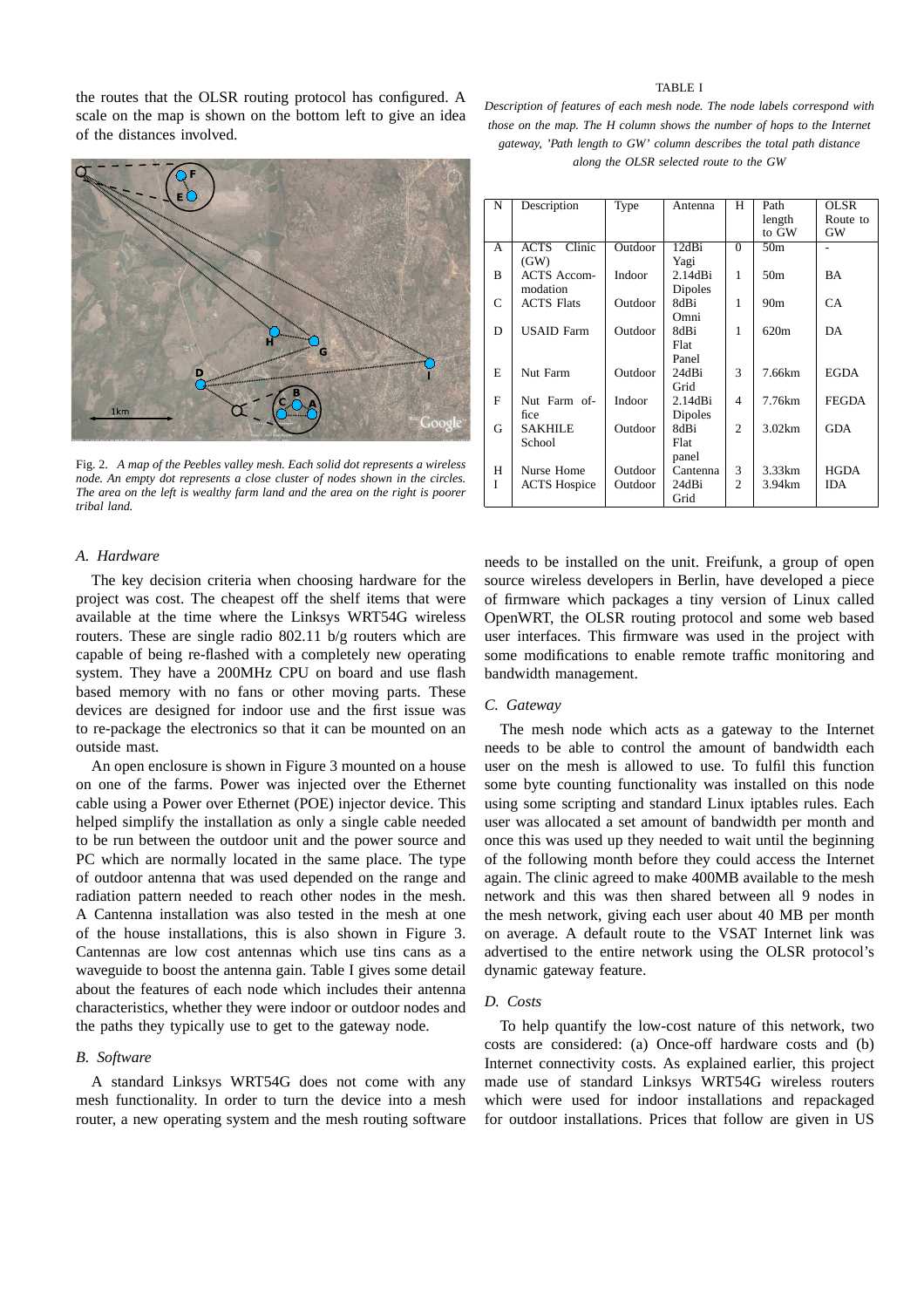

Fig. 3. *Outdoor mesh node with repackaged Linksys WRT54G electronics in a waterproof aluminium case. The picture on the left shows an installation at node D is using a commercial 8dBi flat panel, the picture on the right shows an installation at node H which is using a home made Cantenna*

dollar equivalents when purchased in South Africa. A standard Linksys WRT54G costs \$85. Repackaging this for an outdoor installation with an aluminium case and a high gain antenna pushes this cost up to \$215. Making use of a cantenna reduces this cost to about \$170. The SIP phones that were used cost \$92 and the server that was used for local content and services cost \$460. A summary of the total cost of the mesh network is given in Table II

TABLE II *Description of hardware costs for the mesh network.*

| <b>Ouantity</b> | Description                           | Unit    | Total |
|-----------------|---------------------------------------|---------|-------|
|                 |                                       | price   | price |
|                 |                                       | $($ \$) | (\$)  |
| $\mathcal{D}$   | Indoor units                          | 85      | 270   |
| 6               | Outdoor units with commercial antenna | 215     | 1290  |
|                 | Outdoor units with cantenna           | 92      | 92    |
|                 | SIP phones                            | 92      | 184   |
|                 | Server (Asterisk, Wikipieda etc.)     | 460     | 460   |
| TOTAL.          |                                       |         |       |

The Internet connectivity costs are currently being paid for by donar funding. The VSAT option being used is called "Telkom Spacestream Express" with a 256 kbps downlink capped at 2 GB. This costs \$184 per month and, as discussed, 400 MB of this is shared out freely amongst users of the mesh network. If users were to be charged for satellite-based Internet connectivity eventually, this would cost 11 US cents per Megabyte.

# *E. Services*

In order to make a rural mesh network a rich user experience, a wide array of local services were installed on a server in the mesh. As Internet traffic is expensive and limited, creating a high degree of localised traffic is a key strategy for

any rural mesh network designer. Here are some of the services that were made available:

- 1) *DNS Server:* In order to make finding nodes on the mesh simpler, a DNS server was installed and each mesh node was given a host name. In the future a distributed DNS service could be explored which can potentially run on each mesh router and can start up when parts of the mesh are isolated due to link failures.
- 2) *Proxy server:* There are a number of reasons to run a proxy server. Firstly saving on expensive Internet traffic is vital, secondly there are a number of automated updates that run on windows machines in particular and these can quickly use up a users bandwidth quota without their awareness. A proxy can also be used to block these automated updates. The proxy was setup in transparent proxy mode so that all port 80 traffic was automatically routed to the server and the user didn't need to enter any proxy settings on their web browser.
- 3) *Local Ubuntu Linux repository:* Updating Linux based machines or installing new applications over the Internet is a bandwidth costly exercise. The latest release of Ubuntu Linux is mirrored on the server every 6 months by manually bringing a copy on a hard drive to the site and copying it over to the server.
- 4) *Asterisk server:* VoIP is a key applications on rural mesh networks which can save a large amount of money due to the high cost of mobile phone calls. Asterisk, which is a open source/free software implementation of a telephone private branch exchange (PBX), was installed and two VoIP phones were installed to connect the clinic and the hospice. In the future any user on the network can use a software/hardware based VoIP phone anywhere on the mesh to communicate with each other for free. The Asterisk PBX is also being used to connect all new phones being installed on the clinic premises.
- 5) *Samba server:* Samba is a useful service to allow users to share files amongst each other. For example if someone downloads a particular service pack they can put it on the samba file server for other users to access and avoid duplicating the download.
- 6) *Local school Wikipedia:* Wikipedia has become an invaluable reference tool for finding basic information on topics of interest. The school can use this as a resource for their teachers and learners. This is particularly vital for them, as school learners often don't have access to proper text books or reference books. A local sanitised Wikipedia which has content aimed at school learners was installed on the server for this purpose.

# *F. Configuration*

*1) Addressing:* All the nodes in the mesh network were given static IP addresses for their Wireless and LAN ports. The following scheme was followed: Wireless IP address were 10.1.1.x and the LAN IP addresses were 10.2.x.1. A DHCP server is run on each node which hands out a block of addresses to clients connecting to the mesh node. All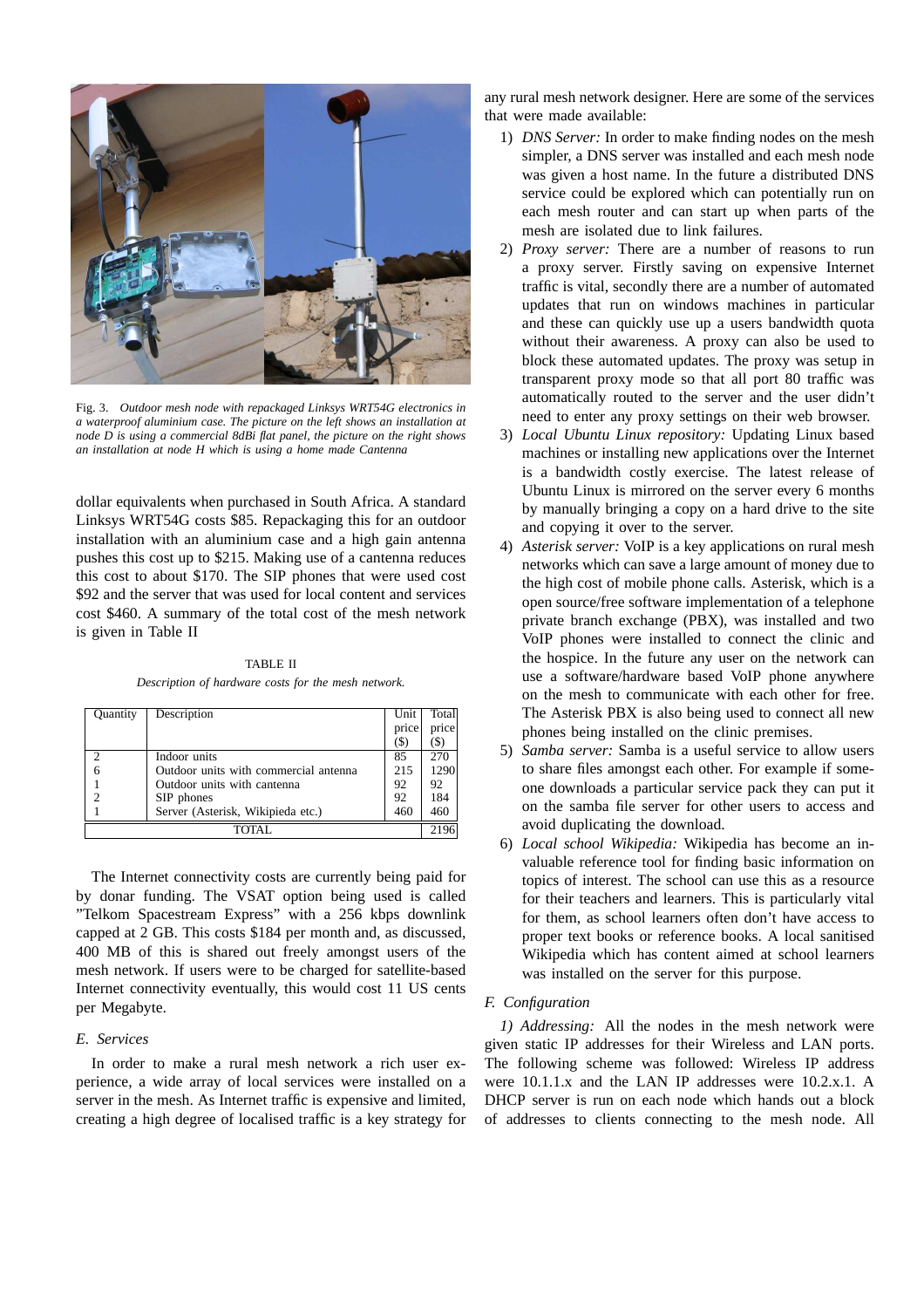wireless nodes and client devices are reachable from anywhere on the mesh due to OLSR's Host Network Address (HNA) advertising mechanism which adds the LAN side IP address block in the routing table of all other nodes.

*2) 802.11 and OLSR Settings:* The Linksys WRT54G's are capable of 802.11b or 802.11g mode of operation. The nodes were all set to auto select between b/g mode based on the signal quality available. The signal strength varied greatly in the mesh which meant that some nodes were switching down to 802.11b 2 Mbps and others were using 802.11g mode at 24 Mbps data rates. Signal strength was set to 100 mW, which is the legal limit in South Africa in the 2.4 GHz ISM band although the legal Effected Isotropic Radiated Power (EIRP) limit, which is also 100 mW, is broken to establish long range links with directional antennas. The OLSR routing protocol was set to use RFC recommended values other than the routing metric which was set to ETX.

#### *G. Routing metric*

The OLSR RFC specifies "Link Hysteresis" as the official metric to use to determine link quality between nodes. However an improved alternative metric, Expected Transmission Count (ETX) [16], calculates the expected number of retransmission that are required for a packet to travel to and from a destination. The link quality,  $LQ$ , is the fraction of successful packets that were received by us from a neighbour within a window period. The neighbour link quality, NLQ, is the fraction of successful packets that were received by a neighbour node from us within a window period. Equation 1 shows how ETX is calculated.

$$
ETX = \frac{1}{LQxNLQ} \tag{1}
$$

In a multi-hop link the ETX values of each hop are added together to calculate the ETX for the complete link including all the hops.

Figure 4 shows the ETX values for 7 consecutive successful packets followed by 7 consecutive unsuccessful packets assuming a perfectly symmetrical link and a link quality window size of 7.

A perfect link is achieved when ETX is equal to 1. ETX has the added advantage of being able to account for asymmetry in a link as it calculates the quality of the link in both directions. Unlike Hysteresis ETX improves and degrades at the same rate when successful and unsuccessful packets are received respectively. OLSR with ETX will always choose a route with the lowest ETX value.

# IV. EVALUATION

The results that will be presented were derived from a set of various measurement processes that are outlined here, the methodology being used was strongly based on work done by MIT Roofnet [11].

1) The TCP throughput is the result of one-way bulk transfers of 100 source buffers of 8192 bytes each



Fig. 4. *ETX Path metric values for successive successful and unsuccessful packets*

being sent between each pair of nodes in the mesh. A standard Linux tool called ttcp was used for this test and throughput is measured as the number of bytes that were delivered to the receiving node. This process is repeated 3 times and an average is finally recorded.

- 2) The latency is established by sending 84-byte pings once per second and the average round-trip time is recorded.
- 3) All tests are done with RTS/CTS disabled as this did not improve the performance of the mesh, other researchers have reported similar findings [17]
- 4) Hop count was recorded by examining the routing tables generated by OLSR on each node.
- 5) All radios were set to auto-select 802.11b or 802.11g mode as well as the data rate being used. This will be dependent on the signal strength being reported by the radio.
- 6) The Peebles valley mesh normally provides Internet access to users and this was not disabled during these experiments. However, as will be discussed later, the throughput of the satellite link compared to the throughput of the links in the mesh is significantly lower and so even if there were some Internet traffic, it would have had a small effect on the results.

# *A. Throughput and delay performance*

Figure 5 shows the distribution of TCP throughput among all pairs of nodes in the mesh. The average throughput is 2324 kbps and the median is 1276 kbps. The distribution of throughput can be understood by hop count between pairs as well as other environmental factors such as distance or obstacles such as trees or buildings. Hop count plays the largest role in determining a drop in throughput and Table III illustrates this. Figure 6 shows the throughput with it's standard deviation as the number of hops increase. The high degree of standard deviation is due the wide range of distances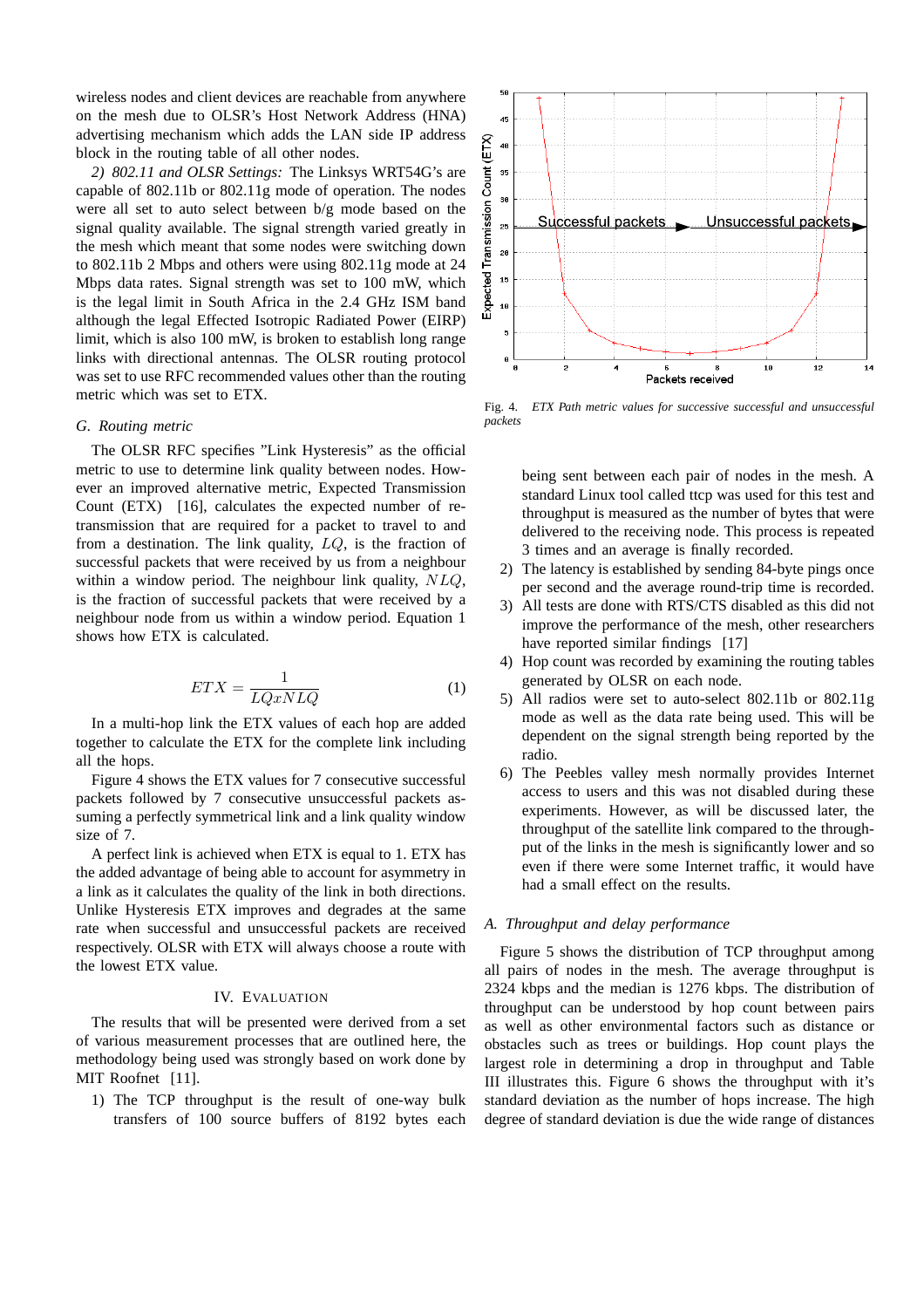as well as obstacles, such as trees, in node pairs with the same number of hops.



Fig. 5. *Cumulative distribution function*

TABLE III *Average TCP throughput and round-trip ping latency between each pair in the network, arranged by the number of hops in route chosen by OLSR*

| Hops        | Pairs     | Throughput (kbps) | Latency (ms) |
|-------------|-----------|-------------------|--------------|
|             | 23        | 4867              | 4.69         |
|             | 24        | 1593              | 4.98         |
|             | 14        | 812               | 5.78         |
|             |           | 571               | 5.8          |
|             |           | 336               | 7.3          |
| Avg: $2.21$ | Total: 72 | Avg: 2324         | Avg: 5.71    |

Throughput degradation due to hop count in packet based networks with single radios has been well studied by Gupta *et al* [5]. The theoretical best case and worst case throughput is given by Equations 2 and 3:

$$
\lambda_{WORST}(n) = \frac{W}{\sqrt{n \log(n)}}\tag{2}
$$

$$
\lambda_{BEST}(n) = \frac{W}{\sqrt{n}}\tag{3}
$$

These equations do not take into account effects of the 802.11 MAC layer protocol or signal propagation and, as such, present an idealistic case which is only valid in an asymptotic sense. Other work, by the same authors, examined the throughput losses when using real 802.11 hardware in laptops communicating between offices [6]. Previous work, done by the Meraka Institute, calculated multi-hop effects on throughput in an indoor grid based testbed of 49 closely spaced nodes set to ideal conditions with no packet loss between them [18]. All these results are presented together in Figure 7.

The Peebles valley results are almost identical to those that Gupta experienced when carrying out multi-hop experiments



Fig. 6. *Effect of number of hops on throughput*

with laptops between offices. This shows that the multi-hop throughput exponent index, shown in Equation 4 is dependent on the link budget between nodes. This link budget can be low because of distances between nodes, obstacles or because of lower gain antennas being employed. The 7x7 grid results, using ideal conditions, moves closer to the theoretical achievable maximum due to no packet losses being present in the network. However, Gupta's theoretical predications at such low hop counts are not entirely valid as can be seen by the theoretical worst case prediction actually being higher than the best case prediction for 2 hops. These predictions become increasingly accurtate as the number of hops increase due to the derivation being developed under asymptotic conditions.



Fig. 7. *Comparison of theoretical, indoor and outdoor throughput*

A linear regression on the log of the x and y axis for the throughput in Peebles Valley was carried out using a least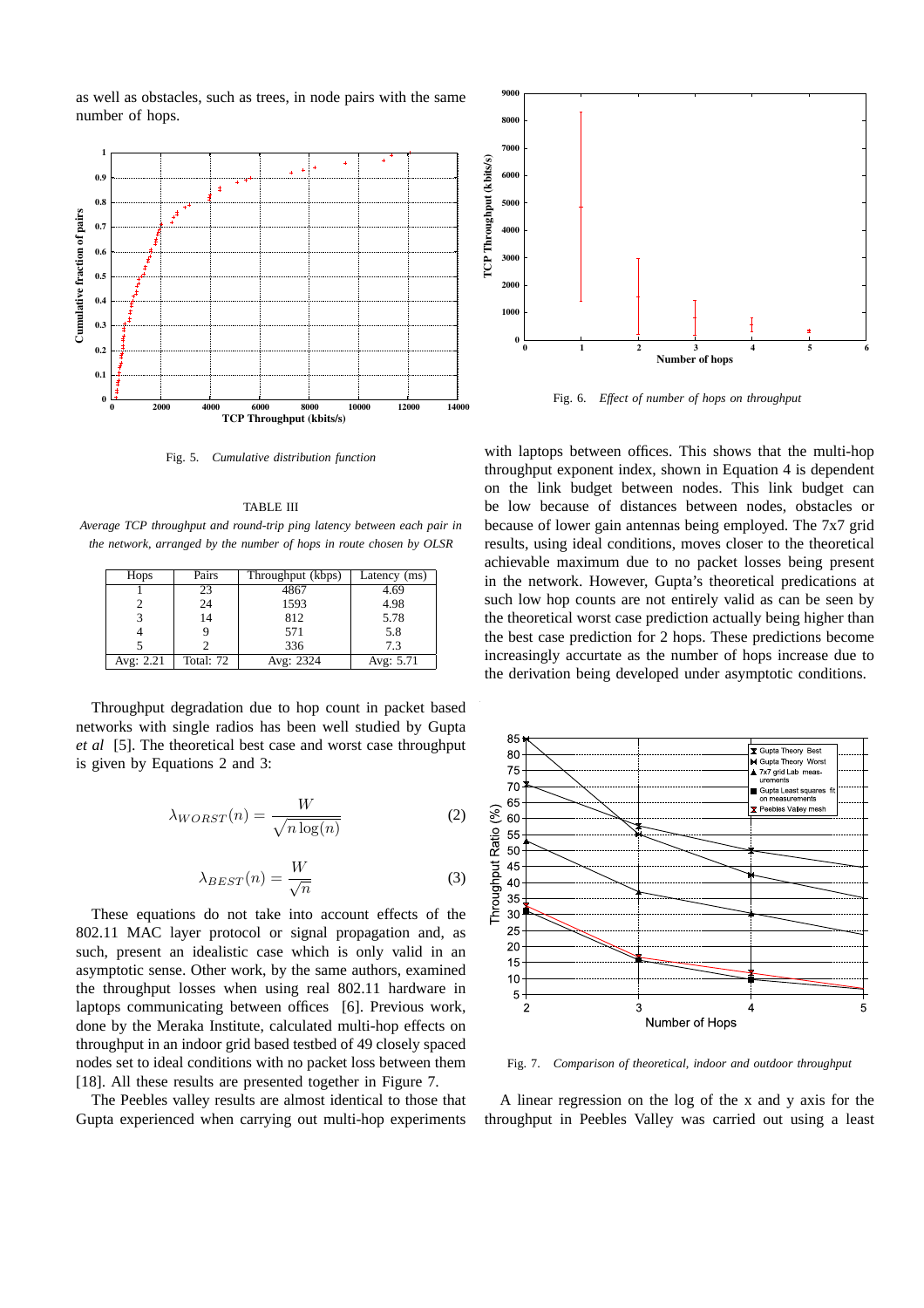mean squares fit. This reveals a slope of 1.62 which is close to 1.68 discovered by Gupta in his indoor trials. The predicted throughput for this network is thus shown by Equation 4.

$$
\lambda_{PEEBLES}(n) = \frac{W}{n^{1.62}}\tag{4}
$$

This formula can now be used to extrapolate how many hops result in an average throughput which is less than the 256 kbps VSAT satellite link being used. If the average baseline throughput for one a single hop  $(W)$  is set to 4867, the predicted average throughput is 267 kbps after 6 hops and 208 kbps after 7 hops. The bottleneck to the Internet in this unloaded network being caused by the mesh network occurs only after 7 hops.

Tables III also shows round-trip latencies for 84-byte ping packets to estimate the delay on an idle network. Interactive latency is acceptable when there is a single user on the network. The average user will experience 5.71ms of latency between any pair of nodes. A VoIP phone has been set up at point A (ACTS clinic) and point I (ACTS Hospice) and no noticeable delay is experienced in this two hop link even when there is some Internet activity. Figure 8 shows the amount of delay with standard deviation as the number of hops increases. What is noticeable is that each hop only introduces an average 0.5ms increase in latency whereas the application and the kernel stack appear to add about another 4ms of delay overhead. In a loaded network these figures would rise significantly due to queuing and interference in the network.



Fig. 8. *Effect of number of hops on delay*

## *B. Internet usage patterns*

As described earlier, a small portion of Internet bandwidth was allocated each user and once this is used up it is was not available again until the following month. Users could, however, request to be allocated additional bandwidth and if the ACTS clinic usage was fairly low that particular month, more bandwidth could be allocated on a case by case basis by an administrator.

The cumulative bandwidth used at each node is shown in Figure 9. Users who had never been exposed to the Internet, such as the nurse's house and Sakhile school, found it difficult to understand how to control their bandwidth usage. More training is needed on how to use bandwidth sparingly; for example, you will notice that the 40MB allocated to Sakhile school was used within 4 days.

The nurse's house makes use of a cantenna installation as shown in Figure 3. Her first daughter lives at home looking after her baby and doesn't have a job. As a result she is one of the most prolific users of the Internet. One of her other daughters made use of the Internet connectivity supplied by this project to find a job and is now in another part of the country. Her first daughter uses the Internet to for social networking, growing her IT skills and looking for jobs. As this site belongs to a staff member of the clinic, extra bandwidth has been allocated if spare capacity was available. You will notice the graph plateaus at some points and then ramps up again; this was usually when extra bandwidth was requested and there was a delay of a few days before it was actually allocated.

Some of the reasons for the lack of activity of other users is the availability of 3G in the area to the wealthier farmers such as the nut farm (node E and F) and USAID (node D). Convenience is a priority over cost for these users and the process of reconfiguring their computer to connect to the mesh is seen as a burden even though it can give them some free bandwidth. The sites are, however, important for connectivity to other areas in the mesh. Guests who visit the nut farm and USAID tend to be the main users and one of the business partners on the nut farm, who doesn't have a 3G account, is an occasional user of the network.



Fig. 9. *Internet usage pattern*

Another useful usage pattern to observe is the amount of outbound versus the amount of inbound traffic from the Internet. Table IV shows these statistics for a month's usage as well as the percentage of the total traffic which was inbound. A high percentage of inbound traffic, as is the case at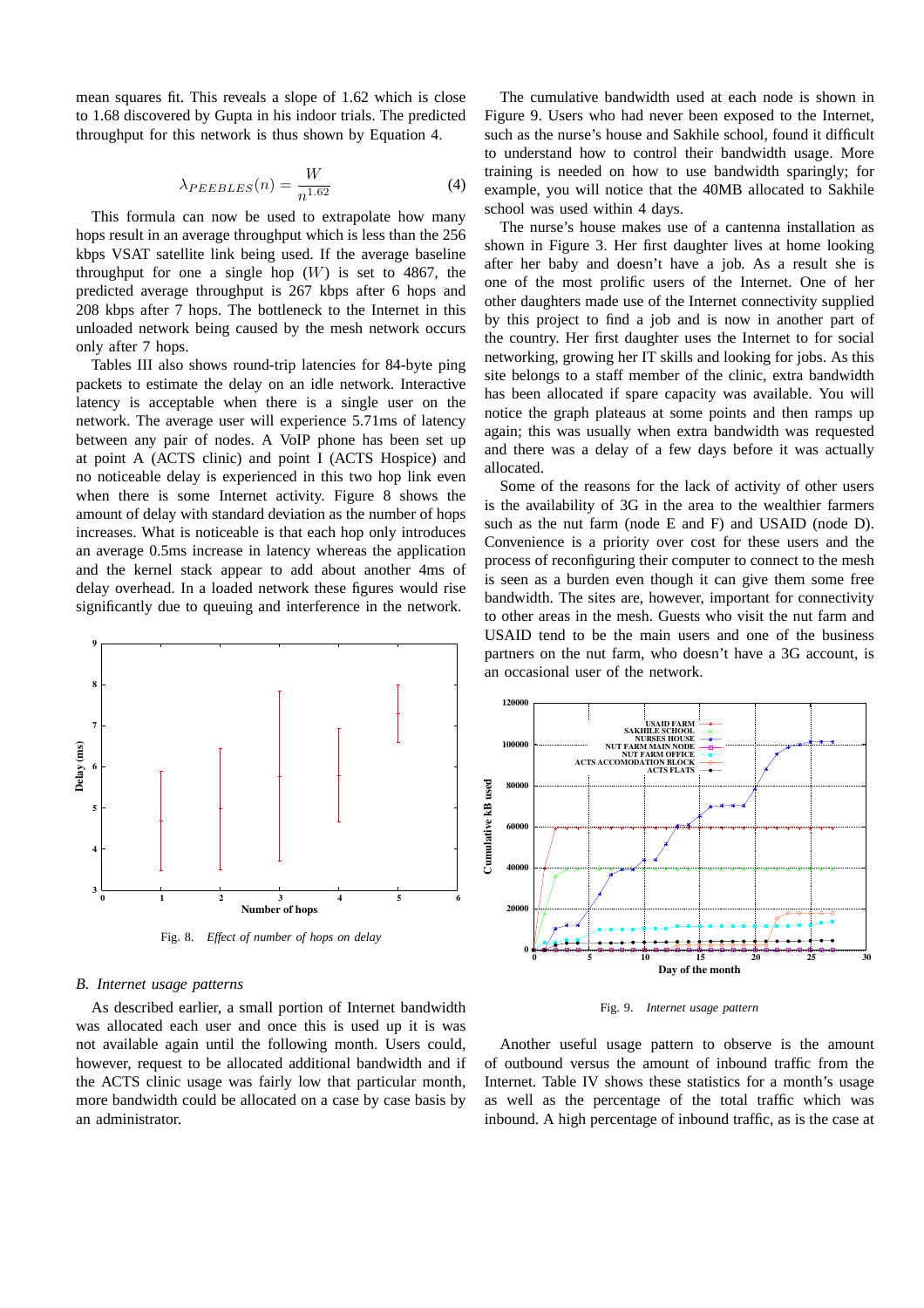Sakhile school, shows a typical asymmetric web usage pattern. When this approaches 50 percent, as is the case with ACTS accommodation, the nurse's home and USAID, it reveals a higher degree of social networking being carried out with applications like instant messaging and peer-to-peer VoIP. This correlates well with the type of users in question; for example, the ACTS accommodation block is used by overseas visitors to the AIDS clinic and they use the network to correspond with friends back home. The nurse's first daughter, as described earlier, uses the network to correspond with friends around the country. The hospice node only has a VoIP phone to make internal calls to the clinic and so no Internet traffic was observed there. The nut farm main node is simply used as a repeater to the office node, so all Internet traffic is only observed coming from the office node's IP address, which is why no traffic is observed there either.

TABLE IV *Internet usage pattern of users during the month of August 2007*

|   | Description               | Inbound | Outbound | Total  | $\%$ |
|---|---------------------------|---------|----------|--------|------|
|   |                           | (KB)    | (KB)     | (KB)   | In   |
| B | <b>ACTS</b> Accommodation | 9945    | 7997     | 17942  | 55   |
| C | <b>ACTS</b> Flats         | 3447    | 1171     | 4618   | 75   |
| D | <b>USAID</b> Farm         | 26073   | 33308    | 59381  | 44   |
| E | Nut Farm                  |         |          |        |      |
| F | Nut Farm office           | 10853   | 3074     | 13927  | 78   |
| G | SAKHILE School            | 37491   | 1765     | 39256  | 96   |
| н | Nurses Home               | 52123   | 49238    | 101361 | 51   |
|   | Hospice                   |         |          |        |      |

Windows machines connecting to the mesh network would often launch automatic updates without the user's awareness. The transparent proxy service installed on the network allowed a rule to be configured on the proxy which blocked all access to these updates. Other updates that need to be blocked were virus update programs which also run without the user's awareness. A better approach to automated updates, in bandwidth-constrained environments, is to place all these service packs and virus updates on the shared server to prevent users duplicating common downloads.

# *C. Behavioural patterns of users*

Exposing the Internet for the first time to users, brings with it a certain amount of responsibility. Although the Internet brings people a wealth of information, it also brings with it many potentially harmful vulnerabilities. Keeping a community-based mesh network running also requires a good level of stewardship by the users. Some of the key behavioural patterns we have observed are:

- First-time Internet users were easily fooled into believing they had won huge sums of money by Internet scams which typically manifest themselves as pop up screens. Pop-up blockers can partly prevent these kinds of problems but more importantly, educating users on not believing everything that the Internet presents to them is vital.
- Personal information, such as mobile phone numbers, was freely shared over the Internet. Identity theft and banking

phishing schemes are rife on the Internet and users need to be made aware of these dangers.

- There was little conceptual understanding of what type of Internet usage consumes large amounts of bandwidth. A graph was available from a web site which showed what percentage they had consumed but wasn't viewed by users due to no understanding of graphs. A more tangible mechanism is needed on a PC which has a visible decreasing counter when bandwidth is consumed.
- Up-time in the network was often severely hampered by users unplugging their equipment. Plugging mesh nodes into a wall socket might not always be the best solution as these might sometimes be needed for other electrical devices when the Internet is not being used.
- Viruses were very common on Windows machines and these machines often needed to be formatted and Windows reinstalled. Using Linux based systems minimizes the risk of virus attacks as well as being free. But users, such as teachers at the school, were afraid to embrace an unknown operating system as they saw this as an extra hurdle to an already difficult task of becoming IT literate in Windows.
- Instant messaging tools such as Skype have proved to be a very valuable helpline for inexperienced users in the network. Users would often message more experienced users in the cities to find out how to fix a computer problem or set up a new application. It was even possible to remotely log into the mesh network and fix a problem on a PC while messaging a user. The social networking revolution that is taking place on the Internet at the moment could be the key solution to creating support structures for users in rural networks.

# *D. Environmental observations*

Placing sensitive electronic equipment outdoors and exposing it to the elements brings with it its own set of challenges. Here are some of the environmental issues we have observed:

- Lightning in the area is very severe and the granite rocky outcrops tend to attract lightning particularly at the farms and clinic. Over the 2 years that the project has been running, 4 hubs, 2 PC Ethernet ports and 2 wireless router Ethernet ports were damaged by lightning. No wireless routers have been completely destroyed by lightning even though they are mounted on rooftops. A long length of Ethernet tends to be the main cause of problems, with EMF from lightning being induced in the copper and damaging equipment to which it is attached. At the clinic, Ethernet between buildings was replaced with fibre optic cable and this removed the problem completely. Ethernet from the wireless routers is kept as short as possible and is now routed through lightning protectors which are built into many UPS's which has also removed the problem.
- The Peebles valley area has a subtropical climate with an average daily maximum temperature of 27  $\degree$ C and an average daily minimum temperature of 13  $\degree C$ . The average yearly rainfall is 767 mm with an average of